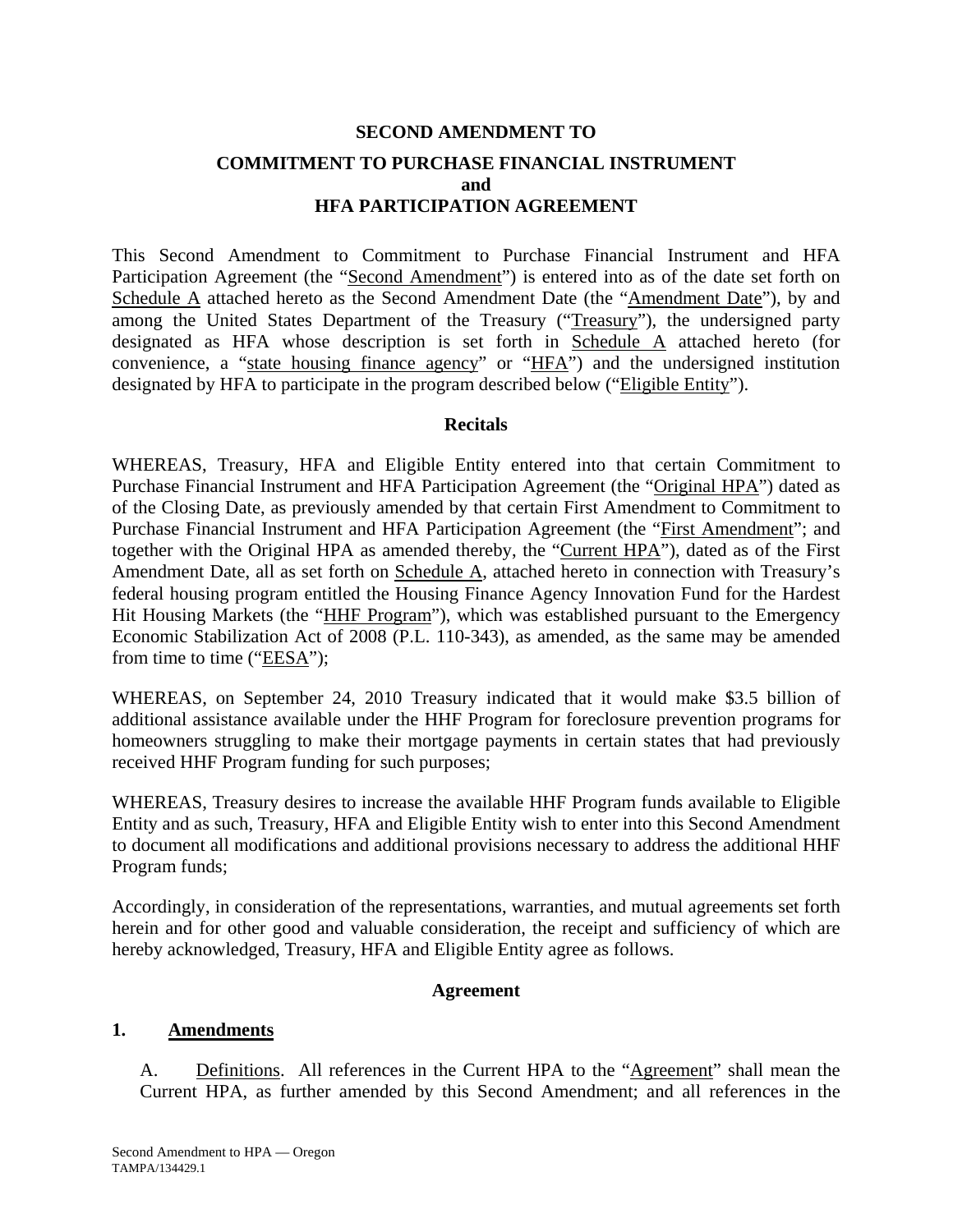Current HPA to Schedules A or B shall mean the Schedules A or B attached to this Second Amendment. All references herein to the "HPA" shall mean the Current HPA, as further amended by this Second Amendment.

B. Schedule A. Schedule A attached to the Current HPA is hereby deleted in its entirety and replaced with Schedule A attached to this Second Amendment.

C. Schedule B. Schedule B attached to the Current HPA is hereby deleted in its entirety and replaced with Schedule B attached to this Second Amendment.

# **2. Representations, Warranties and Covenants**

A. HFA and Eligible Entity. HFA and Eligible Entity, each for itself, make the following representations, warranties and covenants to Treasury and the truth and accuracy of such representations and warranties and compliance with and performance of such covenants are continuing obligations of HFA and Eligible Entity, each as to itself. In the event that any of the representations or warranties made herein cease to be true and correct or HFA or Eligible Entity breaches any of its covenants made herein, HFA or Eligible Entity, as the case may be, agrees to notify Treasury immediately and the same shall constitute an Event of Default under the HPA.

(1) HFA and Eligible Entity each hereby certifies, represents and warrants as of the date hereof that each of the representations and warranties of HFA or Eligible Entity, as applicable, contained in the HPA are true, correct, accurate and complete in all material respects as of the date hereof. All covenants of HFA or Eligible Entity, as applicable, contained in the HPA shall remain in full force and effect and neither HFA, nor Eligible Entity is in breach of any such covenant.

(2) Eligible Entity has the full corporate power and authority to enter into, execute, and deliver this Second Amendment and any other closing documentation delivered to Treasury in connection with this Second Amendment, and to perform its obligations hereunder and thereunder.

(3) HFA has the full legal power and authority to enter into, execute, and deliver this Second Amendment and any other closing documentation delivered to Treasury in connection with this Second Amendment, and to perform its obligations hereunder and thereunder.

# **3. Administrative Expenses**

Notwithstanding anything to the contrary contained in the Current HPA as amended by this Second Amendment, HFA and Eligible Entity may from time to time submit adjusted budgets to Treasury requesting approval to re-allocate HHF Funds to pay actual program expenses as set forth on a proposed Schedule C. In the event that Treasury shall approve an adjusted budget, in Treasury's sole discretion, the parties shall enter into an amendment to the HPA to modify Schedules A, B and C as necessary.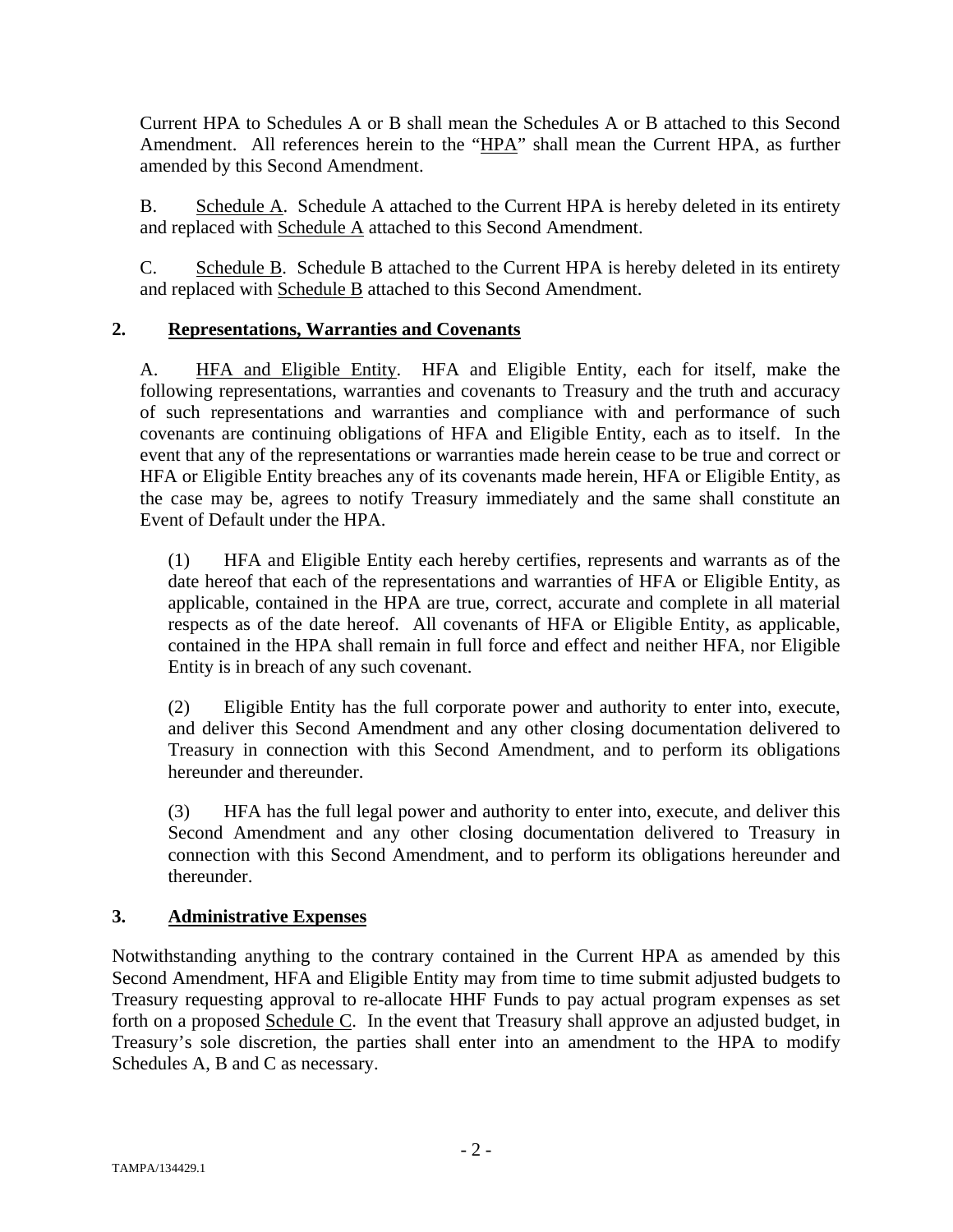# **4. Miscellaneous**

A. The recitals set forth at the beginning of this Second Amendment are true and accurate and are incorporated herein by this reference.

B. Capitalized terms used but not defined herein shall have the meanings ascribed to them in the HPA.

C. Any provision of the HPA that is determined to be prohibited or unenforceable in any jurisdiction shall, as to such jurisdiction, be ineffective to the extent of such prohibition or unenforceability without invalidating the remaining provisions of the HPA, and no such prohibition or unenforceability in any jurisdiction shall invalidate such provision in any other jurisdiction.

D. This Second Amendment may be executed in two or more counterparts (and by different parties on separate counterparts), each of which shall be deemed an original, but all of which together shall constitute one and the same instrument. Facsimile or electronic copies of this Second Amendment shall be treated as originals for all purposes.

## [SIGNATURE PAGE FOLLOWS; REMAINDER OF PAGE INTENTIONALLY LEFT BLANK]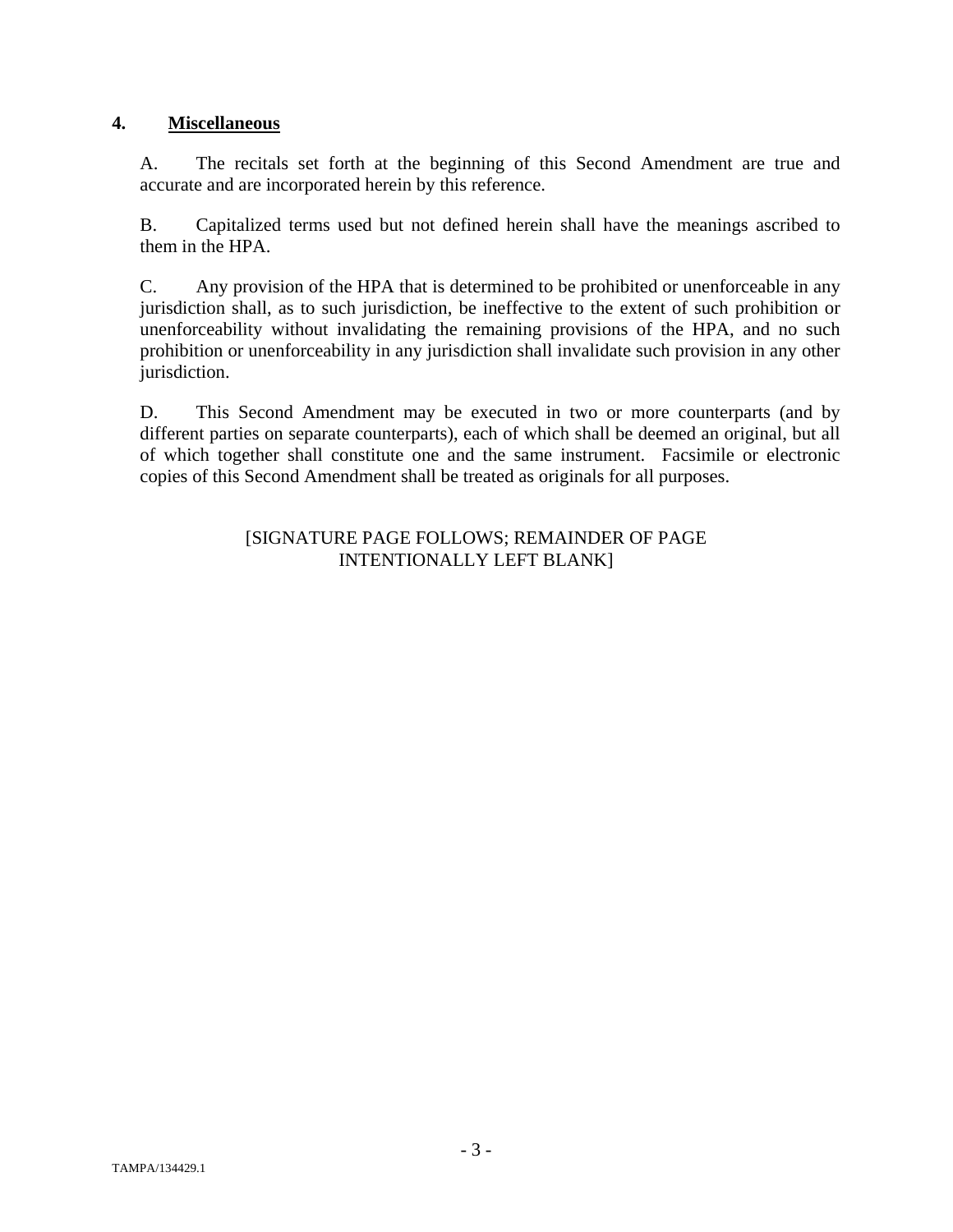In Witness Whereof, HFA, Eligible Entity and Treasury by their duly authorized officials hereby execute and deliver this Second Amendment to Commitment to Purchase Financial Instrument and HFA Participation Agreement as of the Amendment Date.

#### HFA:

## **TREASURY:**

OREGON HOUSING AND COMMUNITY **SERVICES** 

**TREASURY** 

UNITED STATES DEPARTMENT OF THE

By:

Name: Title:

By:

Name: Herbert M. Allison Title: Assistant Secretary for **Financial Stability** 

#### **ELIGIBLE ENTITY:**

OREGON AFFORDABLE HOUSING ASSISTANCE CORPORATION

By:

Name: Title: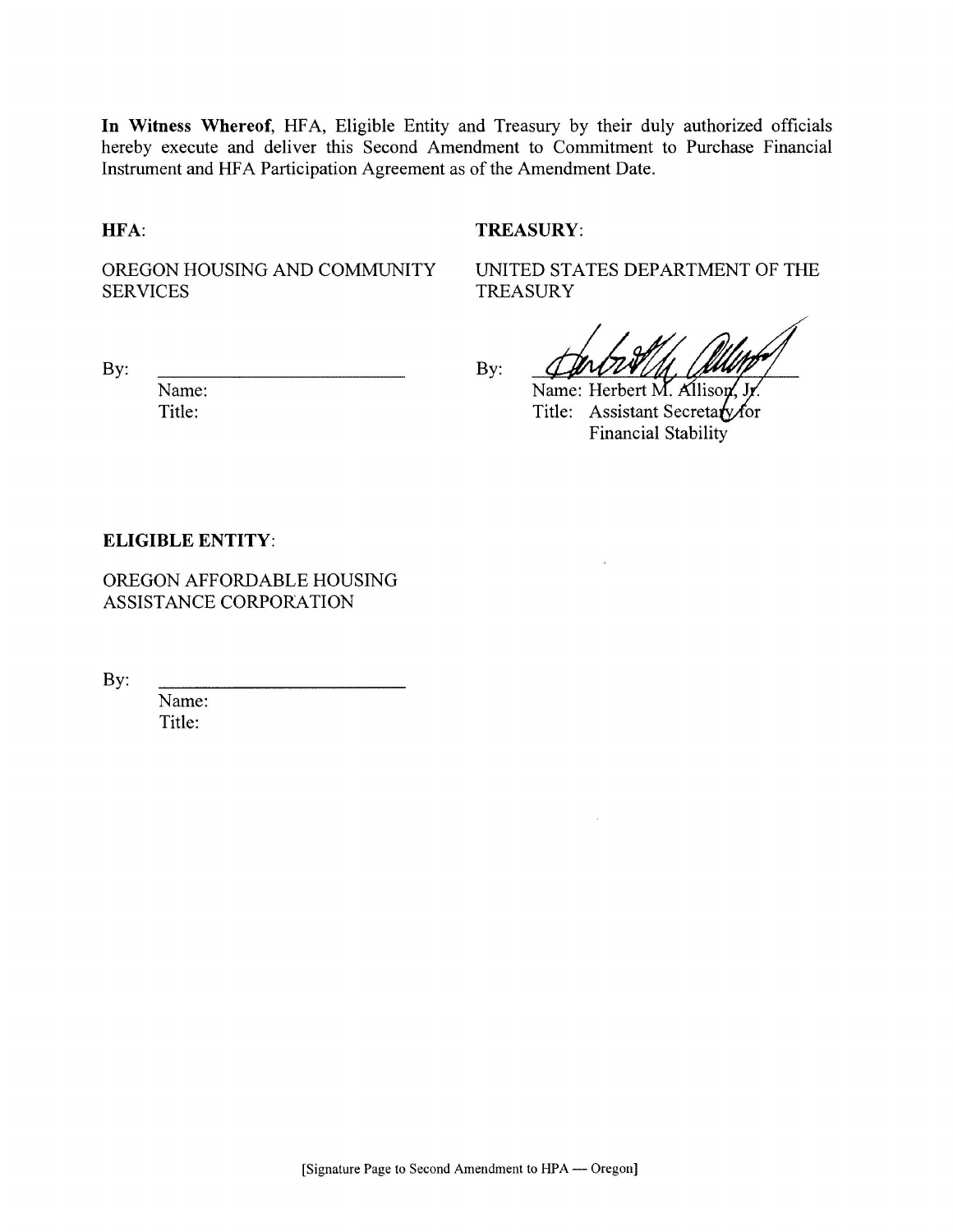**In Witness Whereof**, HFA, Eligible Entity and Treasury by their duly authorized officials hereby execute and deliver this Second Amendment to Commitment to Purchase Financial Instrument and HFA Participation Agreement as of the Amendment Date.

## **HFA**: **TREASURY**:

OREGON HOUSING AND COMMUNITY SERVICES

UNITED STATES DEPARTMENT OF THE **TREASURY** 

By: <u>/s/ Victor Merced By:</u> By:

Name: Victor Merced Name: Herbert M. Allison, Jr. Title: Director Title: Assistant Secretary for Financial Stability

## **ELIGIBLE ENTITY**:

OREGON AFFORDABLE HOUSING ASSISTANCE CORPORATION

By: /s/ Michael Kaplan Name: Michael Kaplan Title: President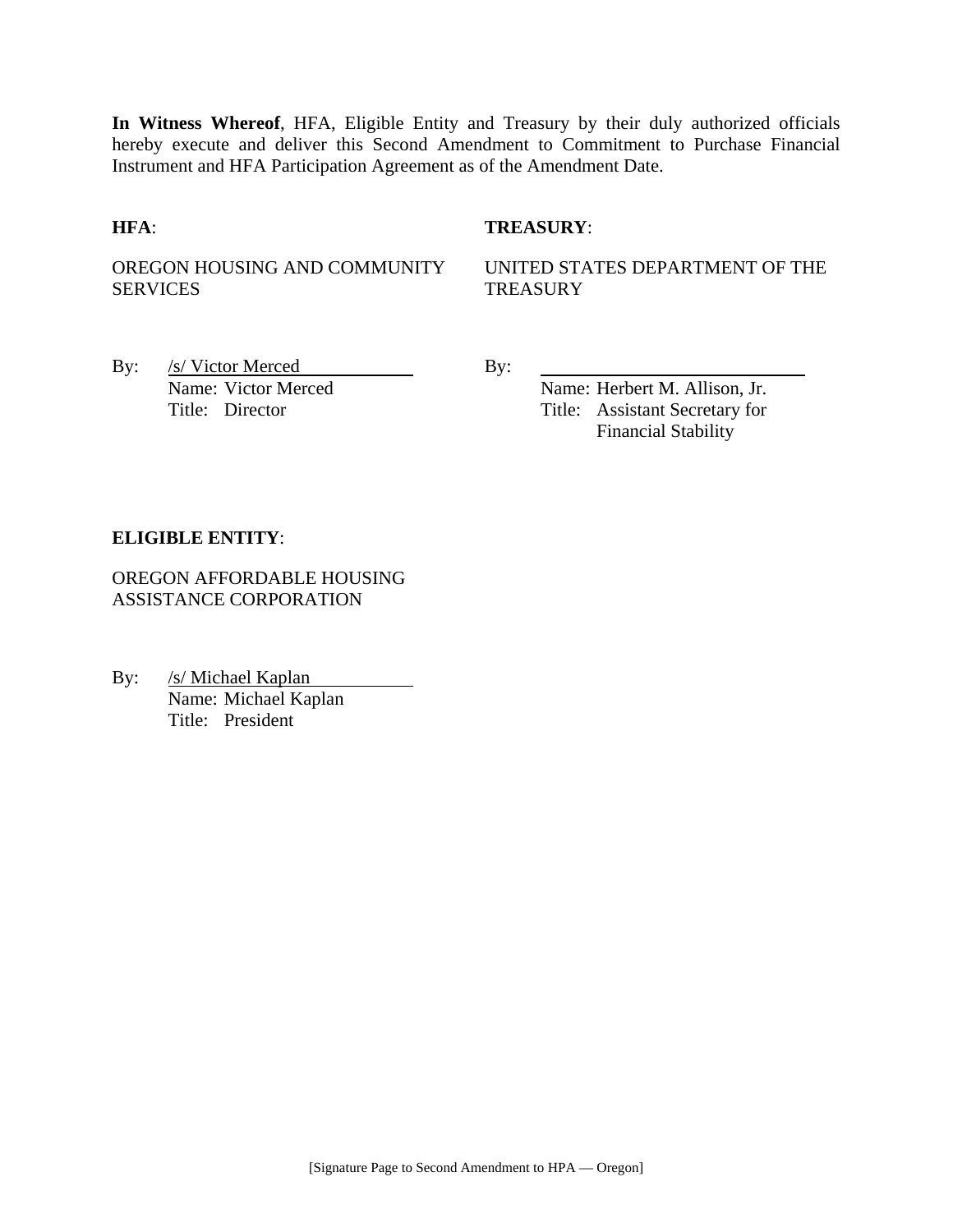# **EXHIBITS AND SCHEDULES**

Schedule A Basic Information

Schedule B Service Schedules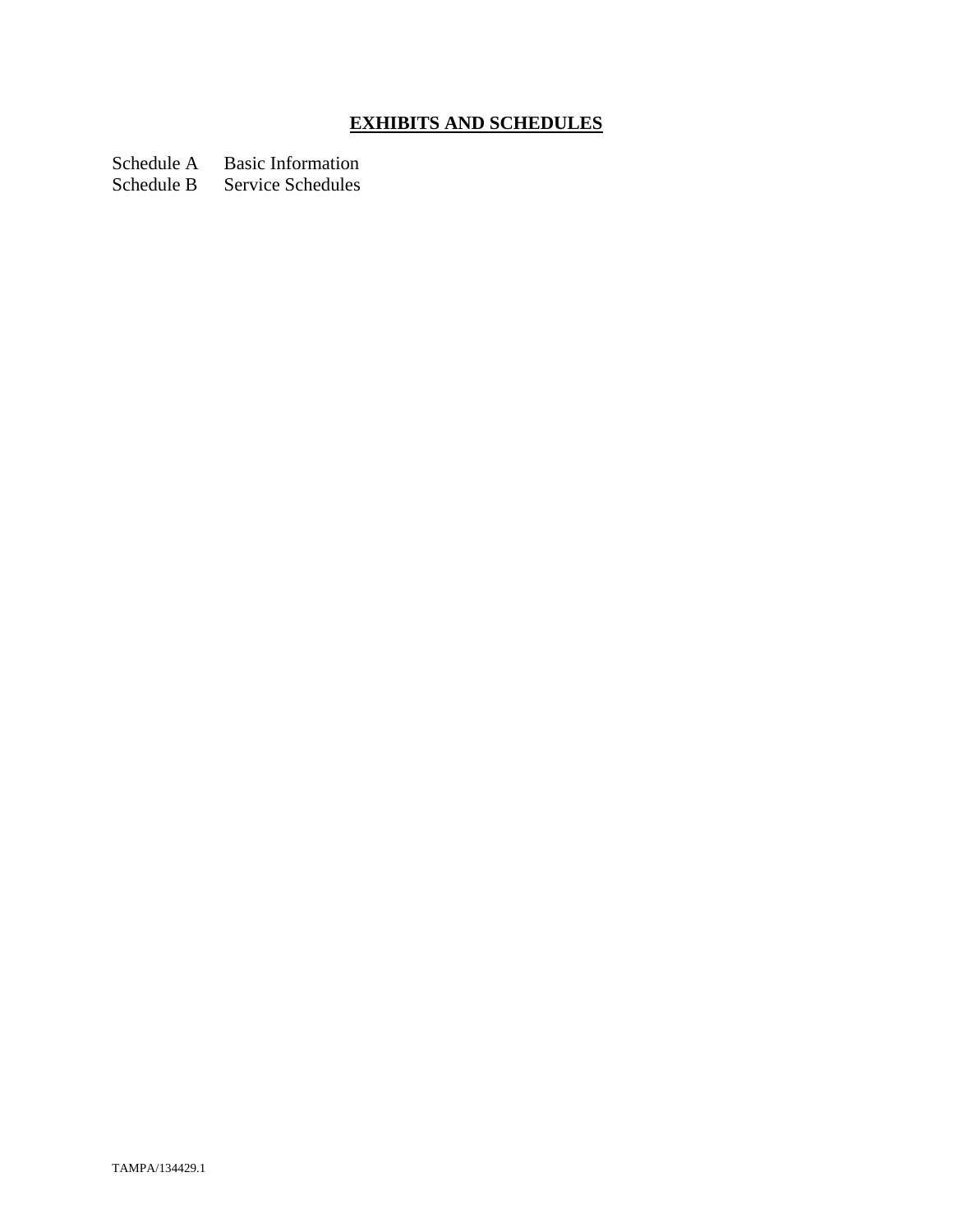# **SCHEDULE A**

# **BASIC INFORMATION**

| Eligible Entity Information:            |                                                     |
|-----------------------------------------|-----------------------------------------------------|
| Name of the Eligible Entity:            | Oregon Affordable Housing Assistance<br>Corporation |
| Corporate or other organizational form: | Nonprofit corporation                               |
| Jurisdiction of organization:           | Oregon                                              |
| <b>Notice Information:</b>              |                                                     |

| <b>HFA</b> Information: |                                                                              |
|-------------------------|------------------------------------------------------------------------------|
| Name of HFA:            | Oregon Housing and Community Services                                        |
| Organizational form:    | A department of the State of Oregon under<br>the laws of the State of Oregon |
| Date of Application:    | June 1, 2010                                                                 |
| Date of Action Plan:    | September 1, 2010                                                            |
| Notice Information:     |                                                                              |

| Program Participation Cap:                                                      | \$220,042,786.00 |
|---------------------------------------------------------------------------------|------------------|
| Portion of Program Participation Cap<br><b>Representing Original HHF Funds:</b> | \$88,000,000.00  |
| Portion of Program Participation Cap<br>Representing Unemployment HHF Funds:    | \$49,294,215.00  |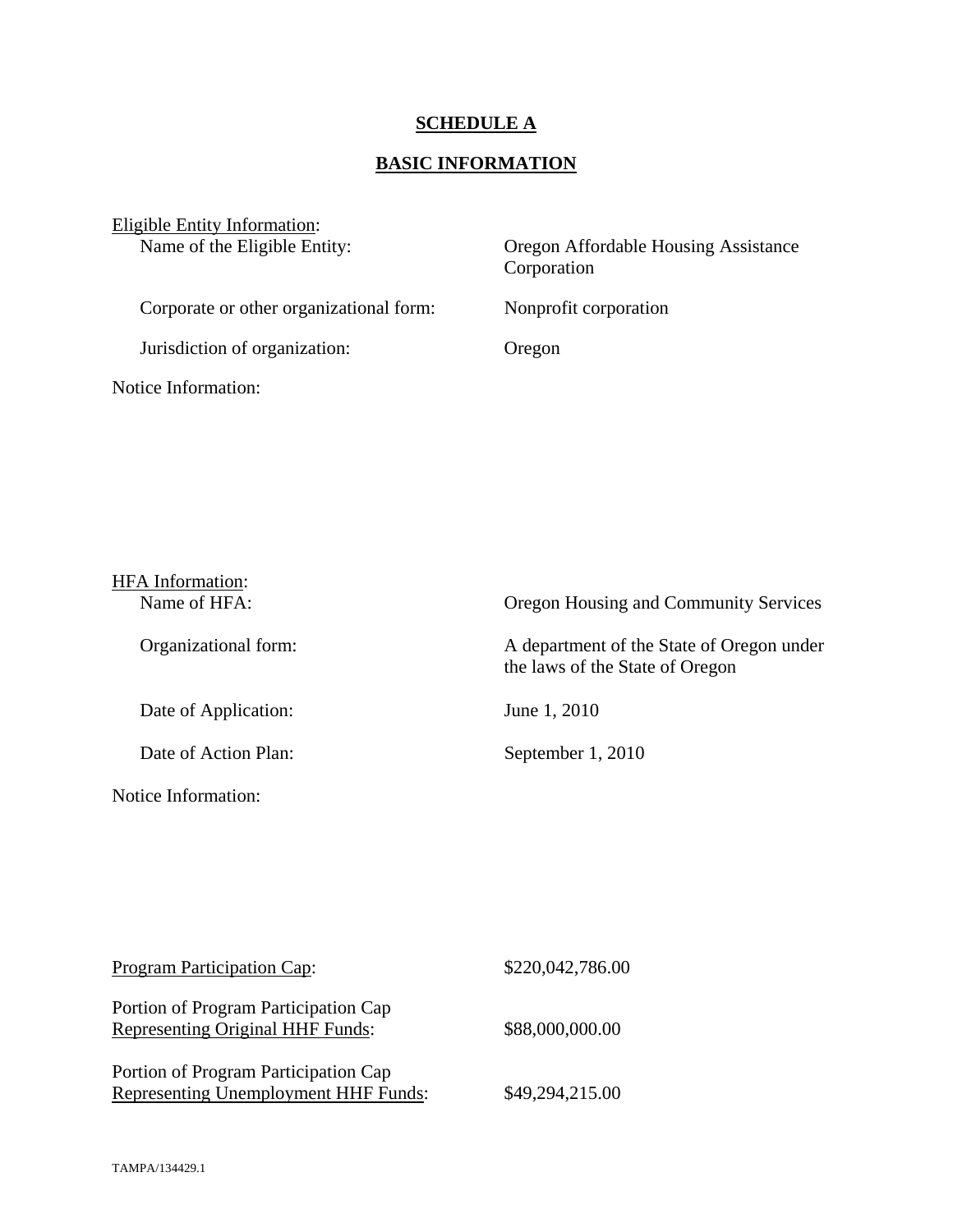| Permitted Expenses:                                    | \$15,585,177.56                                                                                                                                        |
|--------------------------------------------------------|--------------------------------------------------------------------------------------------------------------------------------------------------------|
| Closing Date:                                          | August 3, 2010                                                                                                                                         |
| <b>First Amendment Date:</b>                           | September 23, 2010                                                                                                                                     |
| <b>Second Amendment Date:</b>                          | September 29, 2010                                                                                                                                     |
| <b>Eligible Entity Depository Account Information:</b> | See account information set forth in the<br>Depository Account Control Agreement<br>between Treasury and Eligible Entity<br>regarding the HHF Program. |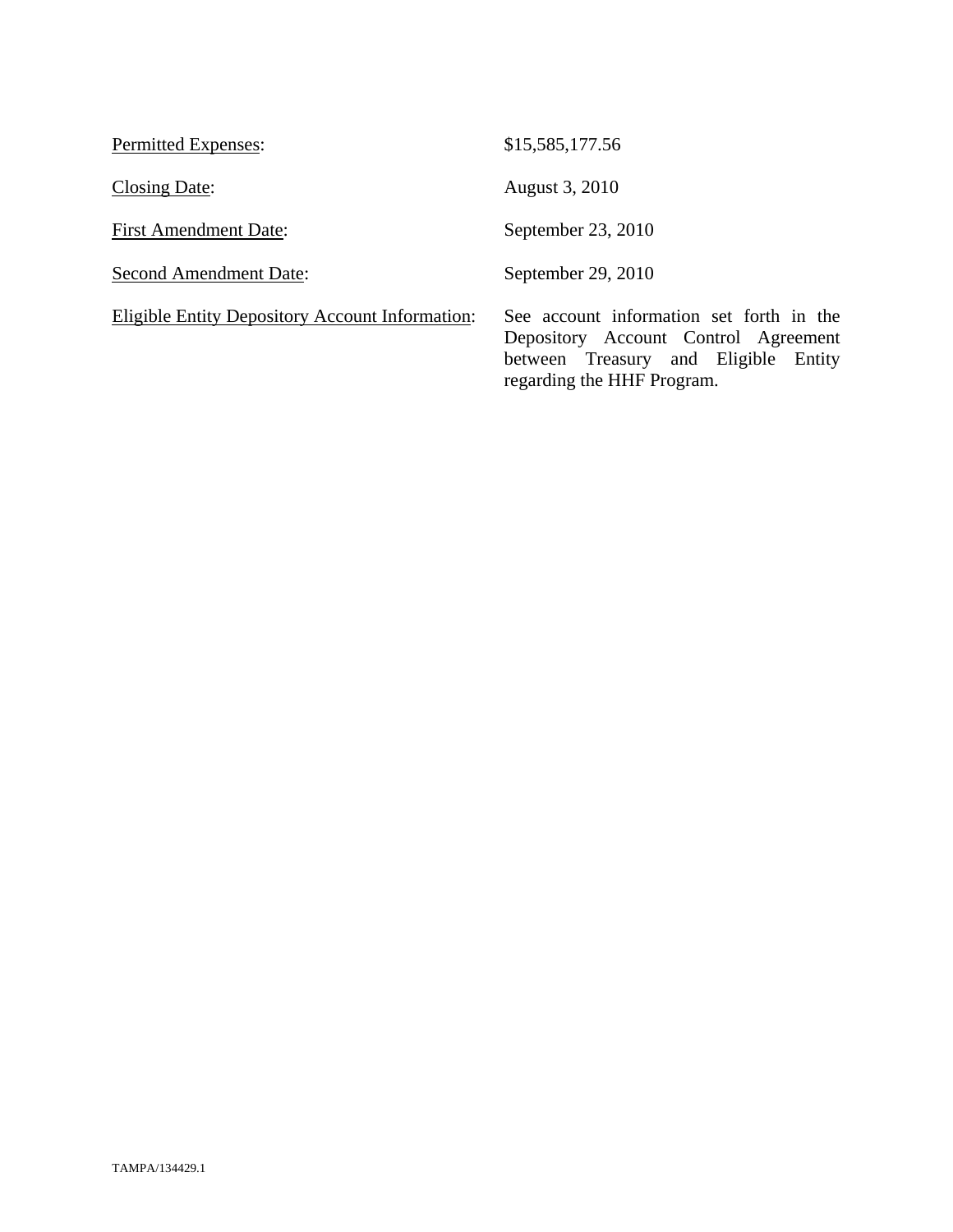#### **SCHEDULE B**

## **SERVICE SCHEDULES**

The Service Schedules attached as Schedule B to the Current HPA are hereby deleted in their entirety and replaced with the attached Service Schedules (numbered sequentially as Service Schedule B-1, Service Schedule B-2, et. seq.), which collectively comprise Schedule B to the HPA.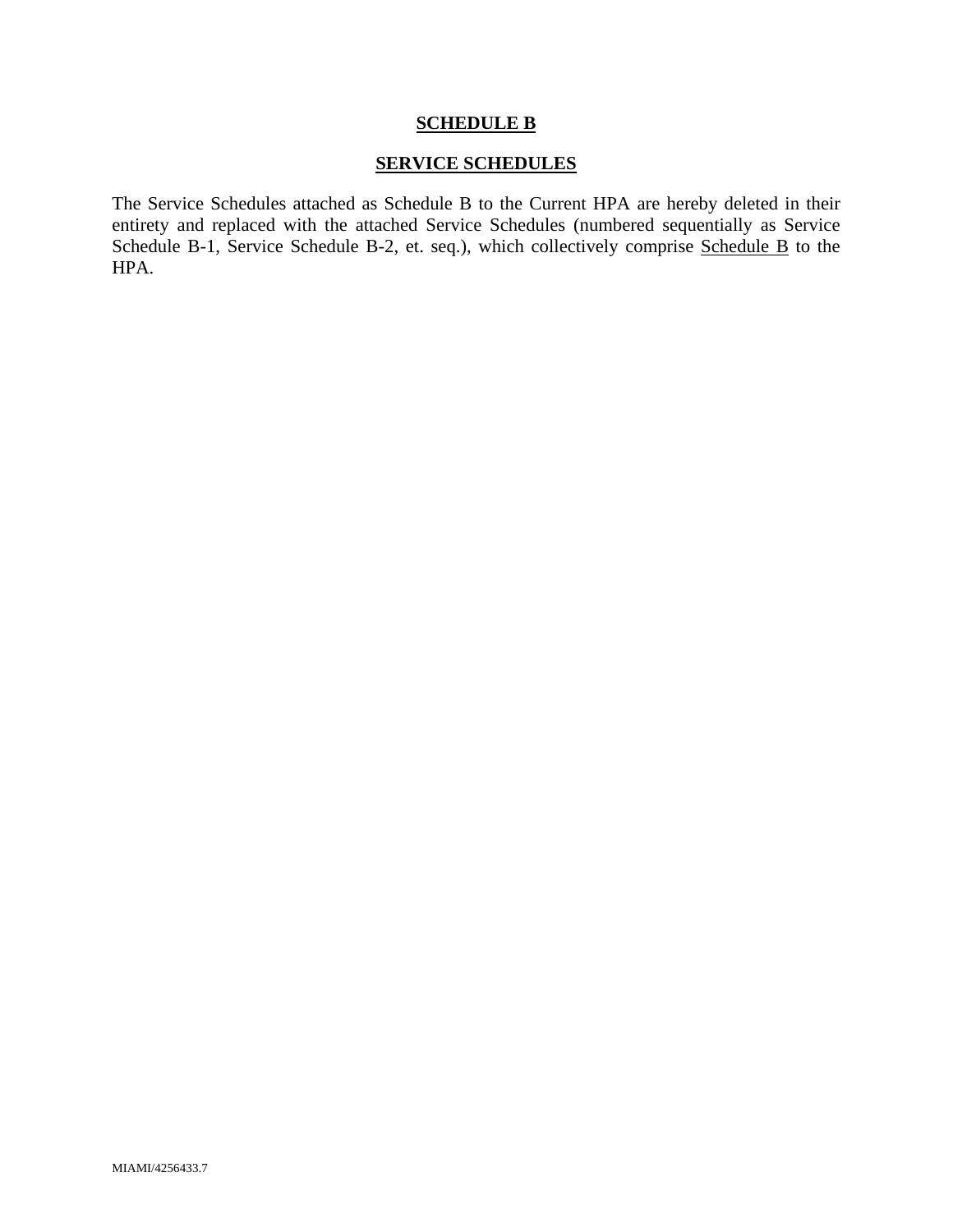# **Oregon Housing and Community Services Loan Modification Assistance Program Summary Guidelines**

| 1. | <b>Program Overview</b>     | The Loan Modification Assistance Program will provide funds to                                                                          |
|----|-----------------------------|-----------------------------------------------------------------------------------------------------------------------------------------|
|    |                             | assist financially distressed borrowers who are in the process of                                                                       |
|    |                             | modifying their home loans.                                                                                                             |
|    |                             |                                                                                                                                         |
|    |                             | Under the Program, a one-time contribution of funds will be made<br>to a homeowner's lender/servicer to be used to fill a financial gap |
|    |                             | that limits a homeowner's eligibility for a loan modification.                                                                          |
|    |                             | Funds may be used to reduce the outstanding principal balance,                                                                          |
|    |                             | pay delinquent escrow, arrearages, or strategically apply                                                                               |
|    |                             | resources to ensure a Net Present Value test is positive.                                                                               |
|    |                             | Modification must result in a loan to value ratio of no more than                                                                       |
|    |                             | 125 percent, a total debt-to-income of up to or less than 50                                                                            |
|    |                             | percent, and a mortgage payment of no more than 31 percent                                                                              |
|    |                             | including principal, interest, taxes and insurance. The Program is                                                                      |
|    |                             | designed to work with both HAMP and non-HAMP                                                                                            |
|    |                             | modifications.                                                                                                                          |
| 2. | <b>Program Goals</b>        | To provide a quick infusion of funds that will allow for a                                                                              |
|    |                             | successful loan modification. Without these additional funds,                                                                           |
| 3. | <b>Target Population/</b>   | homeowners would be ineligible for modification.<br>The Program will be available in all counties in Oregon for                         |
|    | <b>Areas</b>                | households with incomes equal to or less than 120 percent of state                                                                      |
|    |                             | median income. The substantial majority of funding (80 percent)                                                                         |
|    |                             | will be provided to those counties identified as hardest hit (20).                                                                      |
| 4. | <b>Program Allocation</b>   | \$26,000,000.00                                                                                                                         |
|    | (Excluding                  |                                                                                                                                         |
|    | <b>Administrative</b>       |                                                                                                                                         |
|    | <b>Expenses</b> )           |                                                                                                                                         |
| 5. | <b>Borrower Eligibility</b> | Current household income equal to or less than 120 percent                                                                              |
|    | <b>Criteria</b>             | of state median income.                                                                                                                 |
|    |                             | Homeowner must have either been denied for, or must be                                                                                  |
|    |                             | in the process of receiving, a loan modification.                                                                                       |
|    |                             | Loan must have originated before January 1, 2009.                                                                                       |
|    |                             | Recipients must show capability to maintain mortgage after<br>modification or loan preservation assistance.                             |
|    |                             | Homeowner must provide a financial hardship affidavit.                                                                                  |
|    |                             | After modification, must have a loan to value ratio of no                                                                               |
|    |                             | more than 125 percent.                                                                                                                  |
| 6. | <b>Property/Loan</b>        | Properties receiving resources must be owner occupied.                                                                                  |
|    | <b>Eligibility Criteria</b> | Must be a single family home located in Oregon.                                                                                         |
| 7. | <b>Program Exclusions</b>   | Owners of second homes or investment properties.<br>$\bullet$                                                                           |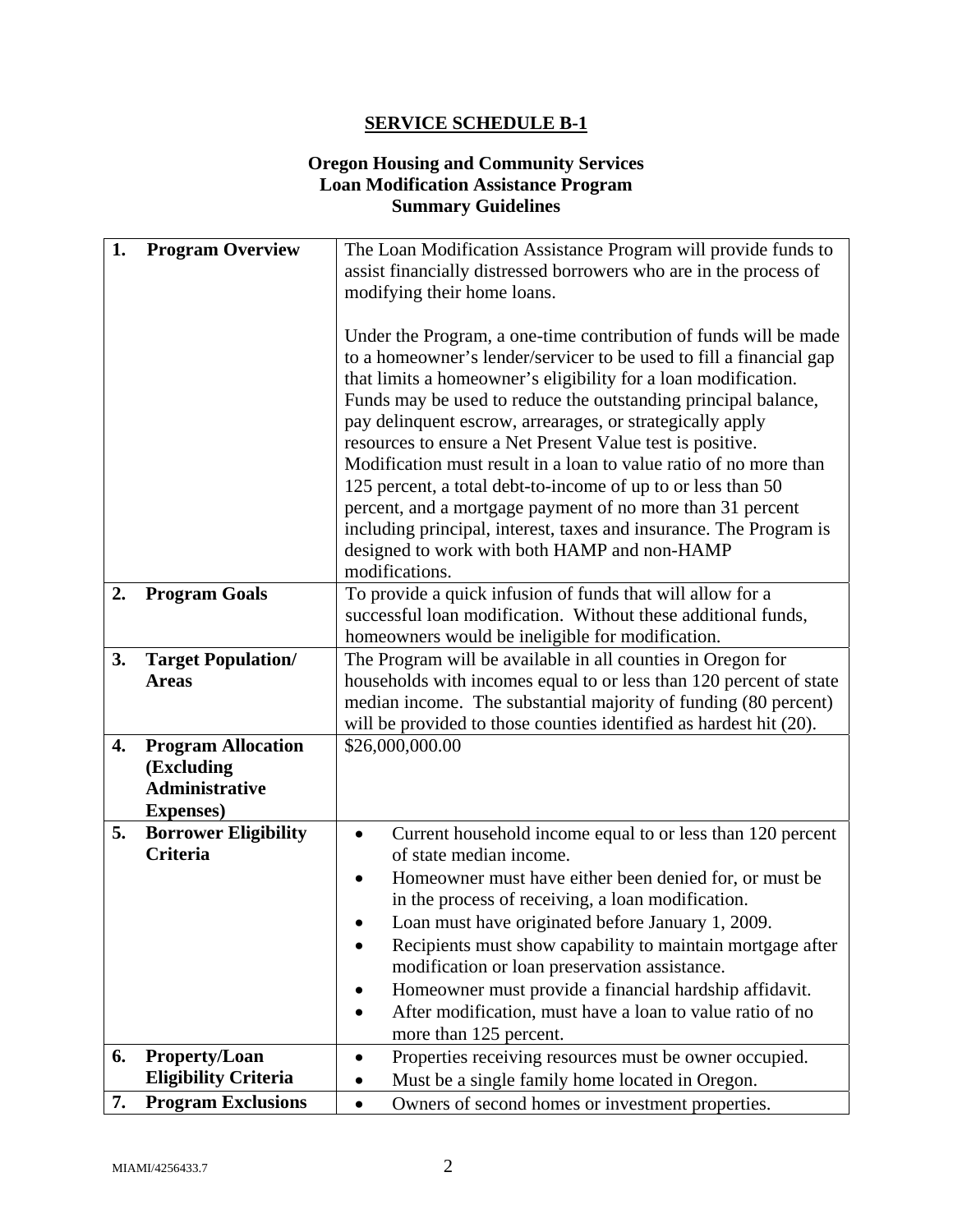|    |                                                 | Those with liquid resources sufficient to make four or more<br>$\bullet$                                             |
|----|-------------------------------------------------|----------------------------------------------------------------------------------------------------------------------|
|    |                                                 | months of mortgage payments                                                                                          |
| 8. | <b>Structure of</b>                             | Funding from the Program will be structured as a five-year non-                                                      |
|    | <b>Assistance</b>                               | recourse, zero-percent forgivable, non-amortizing loan in which a                                                    |
|    |                                                 | second lien is recorded on the property. Twenty percent of the                                                       |
|    |                                                 | loan will be forgiven for each year it is outstanding. If property is                                                |
|    |                                                 | sold or refinanced prior to the loan termination date, funds will be                                                 |
|    |                                                 | recovered should sufficient equity be available from the                                                             |
|    |                                                 | transaction. Recovered funds will be recycled in order to provide                                                    |
|    |                                                 | additional program assistance until December 31, 2017, at which                                                      |
|    |                                                 | time any recovered funds will be returned to Treasury.                                                               |
| 9. | <b>Per Household</b>                            | Maximum is \$10,000.                                                                                                 |
|    | <b>Assistance</b><br>10. Duration of Assistance |                                                                                                                      |
|    | 11. Estimated Number of                         | One time payment on behalf of borrower to lender/servicer.<br>An estimated 2,600 homeowners will receive assistance. |
|    | Participating                                   |                                                                                                                      |
|    | Households                                      |                                                                                                                      |
|    | 12. Program Inception/                          | The Program will be operational within 150 days from time of                                                         |
|    | <b>Duration</b>                                 | application approval by Treasury. The Program may be ready                                                           |
|    |                                                 | sooner due to the current pipeline of outstanding modifications                                                      |
|    |                                                 | that may be eligible for this assistance. Pending speedy                                                             |
|    |                                                 | resolutions of modifications, the Program should operate for no                                                      |
|    |                                                 | more than one year.                                                                                                  |
|    | 13. Program Interactions                        | None.                                                                                                                |
|    | with Other Programs                             |                                                                                                                      |
|    | (e.g. other HFA                                 |                                                                                                                      |
|    | programs)                                       |                                                                                                                      |
|    | 14. Program Interactions                        | Where the Program interacts with HAMP and otherwise eligible                                                         |
|    | with HAMP                                       | HAMP applicants fail a modification test due to a gap in financial                                                   |
|    |                                                 | resources of \$10,000 or less, this Program would serve to bridge                                                    |
|    |                                                 | that gap. These funds will also interact with any other approved                                                     |
|    |                                                 | Treasury programs that in combination will allow for a successful<br>loan modification under HAMP.                   |
|    | 15. Program Leverage                            | It is not anticipated that funds will be matched; however, to the                                                    |
|    | with Other Financial                            | extent that services/investors are willing and a match will be                                                       |
|    | <b>Resources</b>                                | advantageous to the borrower, the Program will allow for                                                             |
|    |                                                 | lender/servicer match.                                                                                               |
|    |                                                 |                                                                                                                      |
|    |                                                 | The Program will work with non-HAMP modification programs                                                            |
|    |                                                 | offered through lenders/servicers. In those cases, Program funds                                                     |
|    |                                                 | will be used when an investment of \$10,000 or less, will facilitate                                                 |
|    |                                                 | a successful loan modification.                                                                                      |
|    | 16. Qualify as an                               | $\square$ No<br>$\Box$ Yes                                                                                           |
|    | Unemployment                                    |                                                                                                                      |
|    | Program                                         |                                                                                                                      |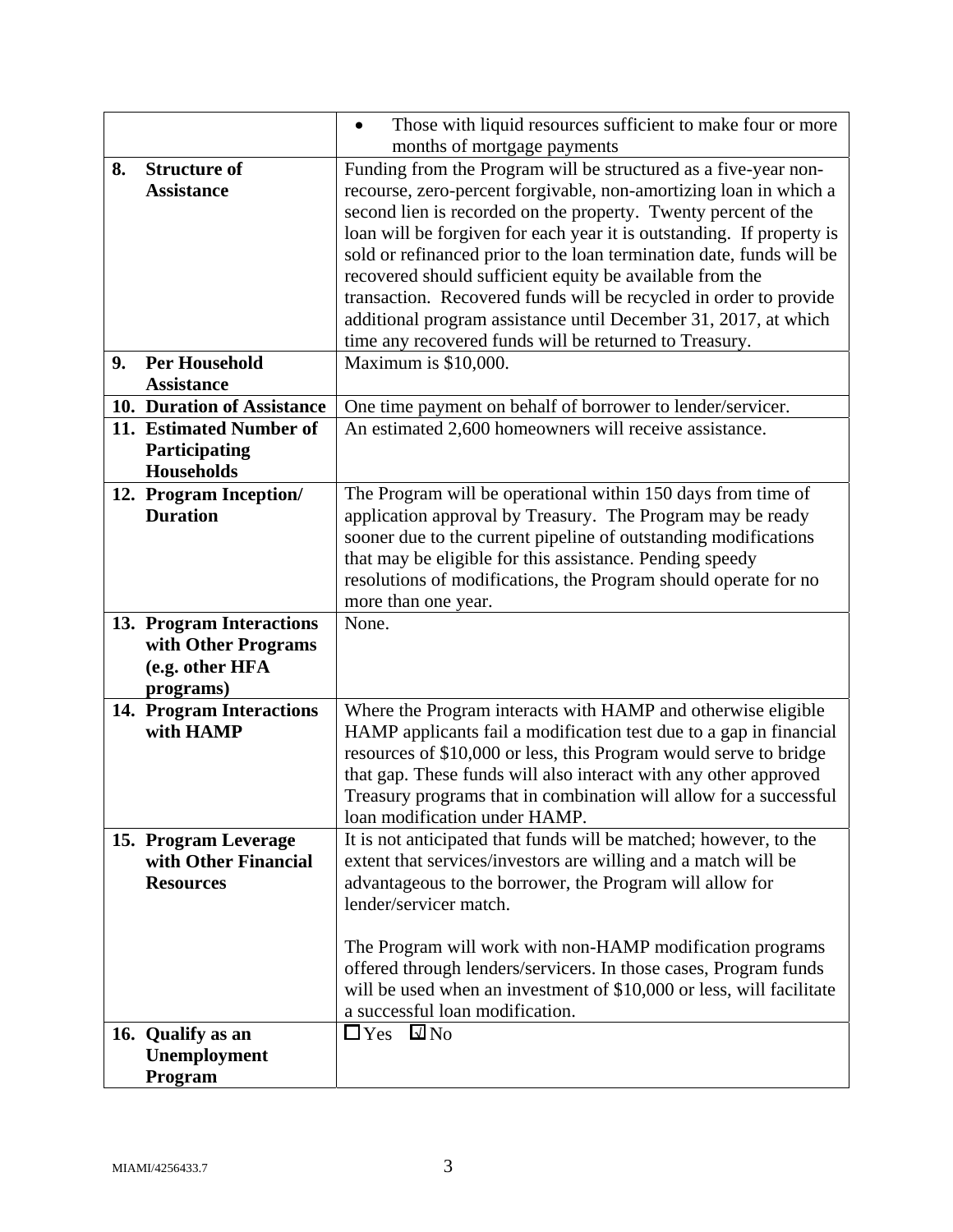# **Oregon Housing and Community Services Mortgage Payment Assistance Program Summary Guidelines**

| 1. | <b>Program Overview</b>     | The Mortgage Payment Assistance Program will provide up to<br>nine months of mortgage payment assistance with a required 1:1<br>match from the investor for a total anticipated benefit of up to 18<br>months of assistance. It is expected that the investor match be<br>provided concurrently with funds from the Program. This<br>temporary assistance will be provided on behalf of unemployed or<br>substantially underemployed. |
|----|-----------------------------|---------------------------------------------------------------------------------------------------------------------------------------------------------------------------------------------------------------------------------------------------------------------------------------------------------------------------------------------------------------------------------------------------------------------------------------|
|    |                             | The state's foreclosure counseling network would serve as the<br>administrative entry point for initial eligibility screening. This<br>Program will work as both a stand-alone program or as a feeder<br>into Loan Preservation Assistance or Transitional Assistance                                                                                                                                                                 |
|    |                             | Programs.                                                                                                                                                                                                                                                                                                                                                                                                                             |
| 2. | <b>Program Goals</b>        | To provide unemployed and substantially underemployed Oregon<br>homeowners the opportunity to stay in their homes while they<br>search for employment.                                                                                                                                                                                                                                                                                |
| 3. | <b>Target Population/</b>   | The Program will be available in all counties of Oregon for                                                                                                                                                                                                                                                                                                                                                                           |
|    | <b>Areas</b>                | households with incomes equal to or less than 120 percent of state                                                                                                                                                                                                                                                                                                                                                                    |
|    |                             | median income. The substantial majority of funding (80 percent)                                                                                                                                                                                                                                                                                                                                                                       |
|    |                             | will be provided to those counties identified as financially<br>distressed (20).                                                                                                                                                                                                                                                                                                                                                      |
| 4. | <b>Program Allocation</b>   | \$144,907,608.44                                                                                                                                                                                                                                                                                                                                                                                                                      |
|    | (Excluding                  |                                                                                                                                                                                                                                                                                                                                                                                                                                       |
|    | <b>Administrative</b>       |                                                                                                                                                                                                                                                                                                                                                                                                                                       |
|    | <b>Expenses</b> )           |                                                                                                                                                                                                                                                                                                                                                                                                                                       |
| 5. | <b>Borrower Eligibility</b> | Unemployed or substantially underemployed.                                                                                                                                                                                                                                                                                                                                                                                            |
|    | <b>Criteria</b>             | Household income equal to or less than 120 percent of state<br>$\bullet$<br>median income.                                                                                                                                                                                                                                                                                                                                            |
|    |                             | A reasonable expectation that recipients would be able to<br>qualify for a modification in the future should they become<br>reemployed.                                                                                                                                                                                                                                                                                               |
|    |                             | Loan must have originated before January 1, 2009.                                                                                                                                                                                                                                                                                                                                                                                     |
|    |                             | Homeowner must provide a financial hardship affidavit.                                                                                                                                                                                                                                                                                                                                                                                |
| 6. | <b>Property/Loan</b>        | Properties receiving resources must be owner occupied.                                                                                                                                                                                                                                                                                                                                                                                |
|    | <b>Eligibility Criteria</b> | Must be a single family home located in Oregon.                                                                                                                                                                                                                                                                                                                                                                                       |
| 7. | <b>Program Exclusions</b>   | Owners of second homes or investment properties.<br>$\bullet$                                                                                                                                                                                                                                                                                                                                                                         |
|    |                             | Those with liquid resources sufficient to make four or more                                                                                                                                                                                                                                                                                                                                                                           |
|    |                             | months of mortgage payments                                                                                                                                                                                                                                                                                                                                                                                                           |
| 8. | <b>Structure of</b>         | The Program is envisioned as a revolving fund. The Program will                                                                                                                                                                                                                                                                                                                                                                       |
|    | <b>Assistance</b>           | make a five-year, non-recourse, zero-percent, forgivable, non-                                                                                                                                                                                                                                                                                                                                                                        |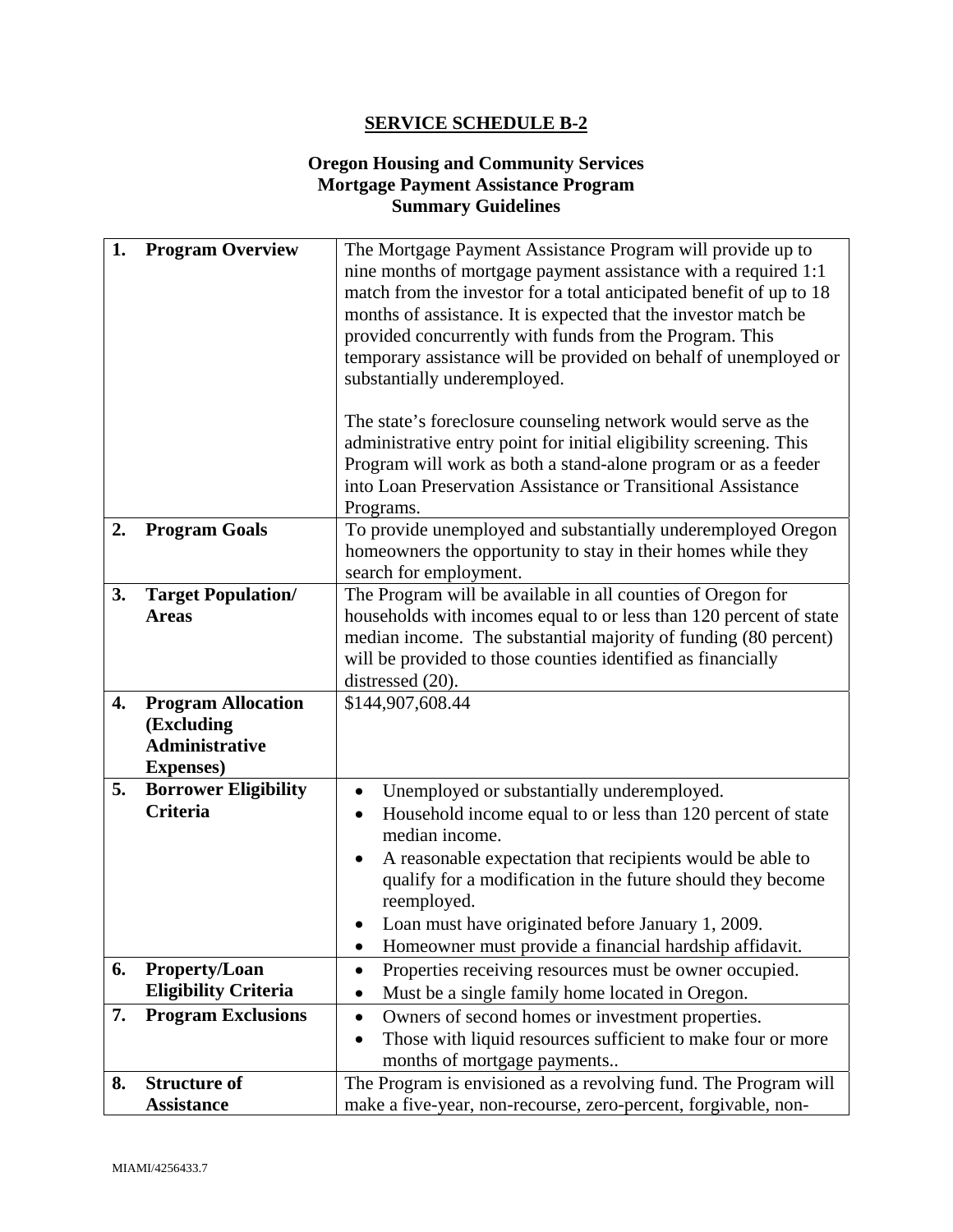|    |                            | amortizing loan in which a second lien is recorded on the           |
|----|----------------------------|---------------------------------------------------------------------|
|    |                            | property. Twenty percent of the loan will be forgiven for each      |
|    |                            | year the loan is outstanding. If the property is sold or refinanced |
|    |                            | prior to the loan termination date, the Program will recover funds  |
|    |                            | should sufficient equity be available from the transaction. The     |
|    |                            |                                                                     |
|    |                            | Program will recycle recovered funds in order to provide            |
|    |                            | additional program assistance until December 31, 2017, at which     |
|    |                            | time any recovered funds will be returned to Treasury.              |
| 9. | <b>Per Household</b>       | The Program will provide up to $$1,360$ per month with a total      |
|    | <b>Assistance</b>          | benefit cap of \$12,250 to borrowers.                               |
|    | 10. Duration of Assistance | Nine months (18 months with lender/servicer required 1:1            |
|    |                            | matching).                                                          |
|    | 11. Estimated Number of    | It is expected that an estimated 4,000 homeowners will receive      |
|    | Participating              | assistance under the Program.                                       |
|    | <b>Households</b>          |                                                                     |
|    | 12. Program Inception/     | The Program will be operational December 2010. The Program is       |
|    | <b>Duration</b>            | expected to last 24 months.                                         |
|    | 13. Program Interactions   | The Program should lead recipients directly into Loan               |
|    | with Other Programs        | Preservation Assistance, Transitional Assistance, or another        |
|    | (e.g. other HFA            | existing loan modification program.                                 |
|    | programs)                  |                                                                     |
|    | 14. Program Interactions   | Under certain circumstances, assistance recipients will move        |
|    | with HAMP                  | directly into HAMP or other modification programs. See 15           |
|    |                            | regarding interaction with UP.                                      |
|    | 15. Program Leverage       | Lenders/servicers are required to match mortgage payment            |
|    | with Other Financial       | subsidy funds by at least a 1:1 ratio. It is expected that the      |
|    | <b>Resources</b>           | investor match be provided concurrently with funds from the         |
|    |                            | Program. Examples of this match/leverage include the Home           |
|    |                            | Affordable Unemployment Program (UP) which allows for a             |
|    |                            | three-month forbearance period. This will be a key tool in          |
|    |                            |                                                                     |
|    |                            | obtaining the 18 months of assistance that is necessary for the     |
|    |                            | Program's success. Program assistance may kick in after the         |
|    |                            | borrower exhausts available UP benefits.                            |
|    | 16. Qualify as an          | $\square$ No<br>$\boxtimes$ Yes                                     |
|    | Unemployment               |                                                                     |
|    | Program                    |                                                                     |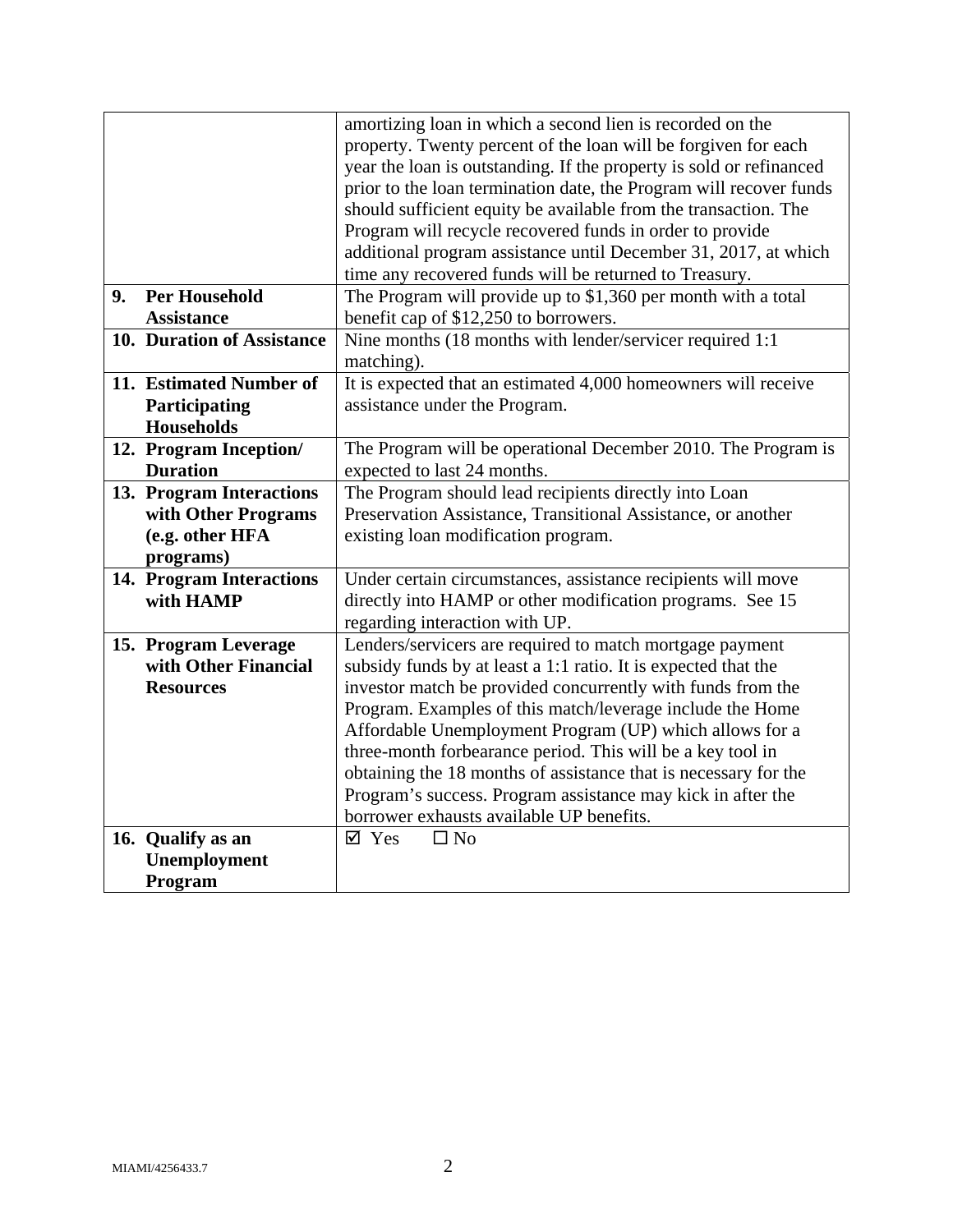# **Oregon Housing and Community Services Loan Preservation Assistance Program Summary Guidelines**

| 1. | <b>Program Overview</b>     | The Loan Preservation Assistance Program is intended to benefit         |
|----|-----------------------------|-------------------------------------------------------------------------|
|    |                             | homeowners who have regained employment or recovered from               |
|    |                             | financial distress to ensure their loans become, or remain,             |
|    |                             | affordable. Funds provided through this Program will be paid to         |
|    |                             | lenders/servicers to be used to ensure successful modification,         |
|    |                             | pay arrearages, delinquent escrow, or other fees incurred during a      |
|    |                             | period of unemployment or financial distress. Eligibility will be       |
|    |                             | determined by Foreclosure Counselors and staff from the Oregon          |
|    |                             | Affordable Housing Assistance Corporation.                              |
| 2. | <b>Program Goals</b>        | To provide those who recover from unemployment or financial             |
|    |                             | distress the opportunity to pay any significant penalties they have     |
|    |                             | incurred, qualify for modification, or pay arrearages.                  |
| 3. | <b>Target Population/</b>   | The program will be available in all counties of Oregon for             |
|    | <b>Areas</b>                | households with incomes equal to or less than 120 percent of state      |
|    |                             | median income. The substantial majority of funding (80 percent)         |
|    |                             | will be provided to those counties identified as hardest hit (20).      |
| 4. | <b>Program Allocation</b>   | \$29,550,000.00                                                         |
|    | (Excluding                  |                                                                         |
|    | <b>Administrative</b>       |                                                                         |
|    | <b>Expenses</b> )           |                                                                         |
| 5. | <b>Borrower Eligibility</b> | Recently re-employed, underemployed, and or significant                 |
|    | Criteria                    | and verifiable loss of income.                                          |
|    |                             | Household income equal to or less than 120 percent state                |
|    |                             | median income.                                                          |
|    |                             | After anticipated assistance, recipients cannot have debt to            |
|    |                             | income ratio greater than 50 percent.                                   |
|    |                             | Recipients must show capability to maintain mortgage after              |
|    |                             | modification or loan preservation assistance.                           |
|    |                             | After modification, must have a loan-to-value ratio of not<br>$\bullet$ |
|    |                             | more than 125 percent.                                                  |
|    |                             | Homeowner must provide a financial hardship affidavit.                  |
| 6. | <b>Property/Loan</b>        | Properties receiving resources must be owner occupied.                  |
|    | <b>Eligibility Criteria</b> | Must be a single family home located in Oregon.                         |
| 7. | <b>Program Exclusions</b>   | Owners of second homes or investment properties.<br>$\bullet$           |
|    |                             | Those with liquid resources sufficient to make four or more             |
|    |                             | months of mortgage payments.                                            |
| 8. | <b>Structure of</b>         | The Program is envisioned as a revolving fund. The Program will         |
|    | <b>Assistance</b>           | make a five-year, non-recourse, zero-percent forgivable, non-           |
|    |                             | amortizing loan in which a second lien is recorded on the               |
|    |                             |                                                                         |
|    |                             | property. Twenty percent of the loan will be forgiven for each          |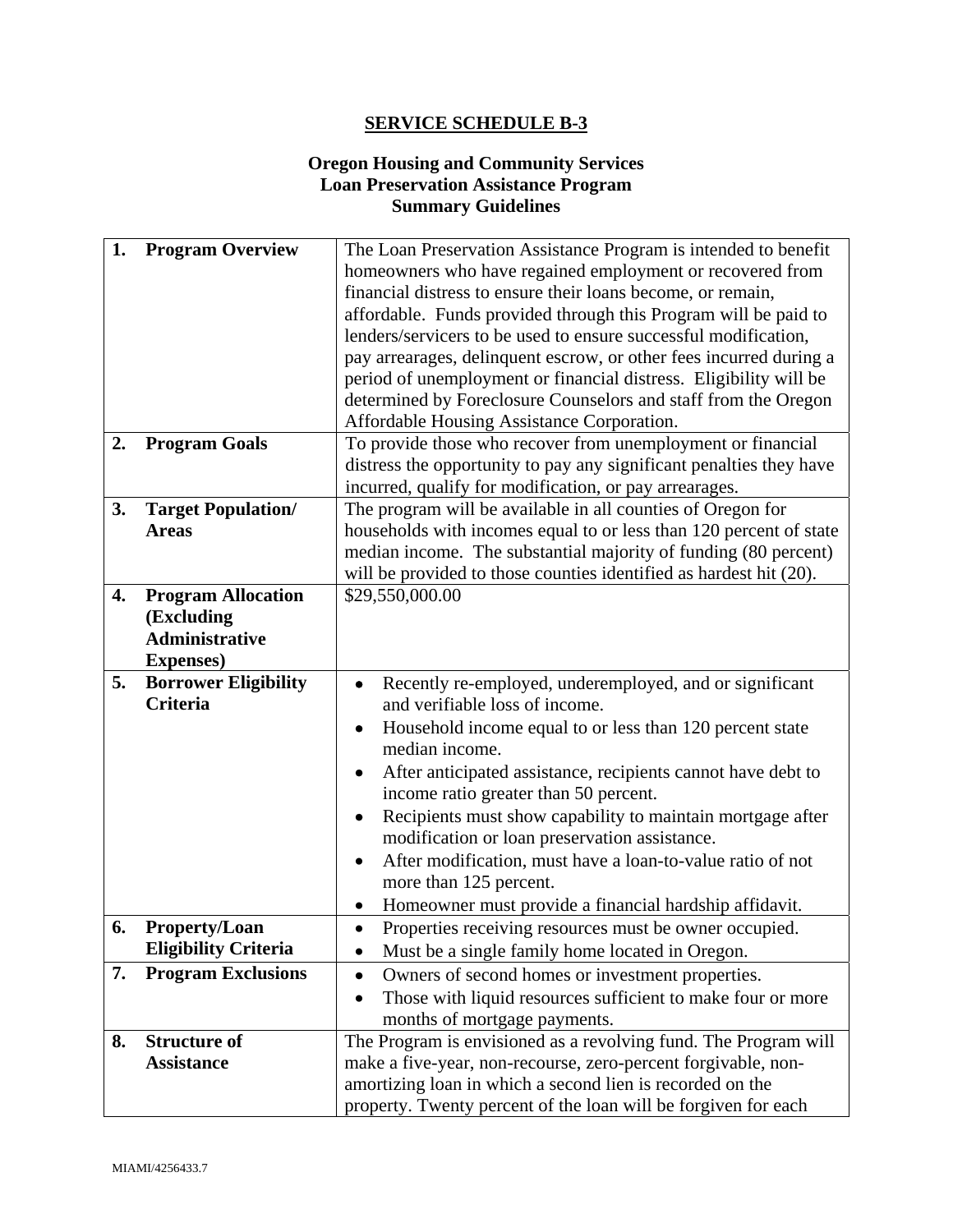|    |                                           | year the loan is outstanding. If the property is sold or refinanced<br>prior to the loan termination date, the Program will recover funds |
|----|-------------------------------------------|-------------------------------------------------------------------------------------------------------------------------------------------|
|    |                                           | should sufficient equity be available from the transaction. The                                                                           |
|    |                                           | Program will recycle recovered funds in order to provide                                                                                  |
|    |                                           | additional program assistance until December 31, 2017, at which                                                                           |
|    |                                           | time any recovered funds may be returned to Treasury.                                                                                     |
| 9. | <b>Per Household</b><br><b>Assistance</b> | The Program will provide up to \$20,000 to borrowers.                                                                                     |
|    | 10. Duration of Assistance                |                                                                                                                                           |
|    |                                           | Lenders/servicers will receive a one-time payment on behalf of                                                                            |
|    |                                           | borrower. This one time payment may come after 12 months of                                                                               |
|    |                                           | assistance/match from the Program.                                                                                                        |
|    | 11. Estimated Number of                   | An estimated 1.500 homeowners will receive assistance under the                                                                           |
|    | Participating                             | Program.                                                                                                                                  |
|    | <b>Households</b>                         |                                                                                                                                           |
|    | 12. Program Inception/                    | The Program will be operational within 150 days from time of                                                                              |
|    | <b>Duration</b>                           | application approval by Treasury. The Program is expected to                                                                              |
|    |                                           | last 24 months.                                                                                                                           |
|    | 13. Program Interactions                  | This program will operate in conjunction with the Mortgage                                                                                |
|    | with Other Programs                       | Assistance Program. It is anticipated that many of the recipients                                                                         |
|    | (e.g. other HFA                           | of these funds will have used mortgage assistance, become                                                                                 |
|    | programs)                                 | stabilized, and can now take advantage of this program.                                                                                   |
|    |                                           | Recipients of these Program funds will enter into companion loan                                                                          |
|    |                                           | modification programs such as HAMP.                                                                                                       |
|    | 14. Program Interactions                  | This Program would incent recipients to enter loan modification                                                                           |
|    | with HAMP                                 | programs such as HAMP and may interact with both new and                                                                                  |
|    |                                           | existing HAMP programs.                                                                                                                   |
|    | 15. Program Leverage                      | Lenders/Servicers are expected to match these Program funds by                                                                            |
|    | with Other Financial                      | at least a 1:1 ratio. Examples of this match/leverage include using                                                                       |
|    | <b>Resources</b>                          | the Principal Reduction Alternative (PRA) funds in conjunction                                                                            |
|    |                                           | with the Program to assist eligible recipients who have loan-to-                                                                          |
|    |                                           | value ratios in excess of 115 percent.                                                                                                    |
|    | 16. Qualify as an                         | $\Box$ Yes<br>$\boxtimes$ No                                                                                                              |
|    | Unemployment                              |                                                                                                                                           |
|    | Program                                   |                                                                                                                                           |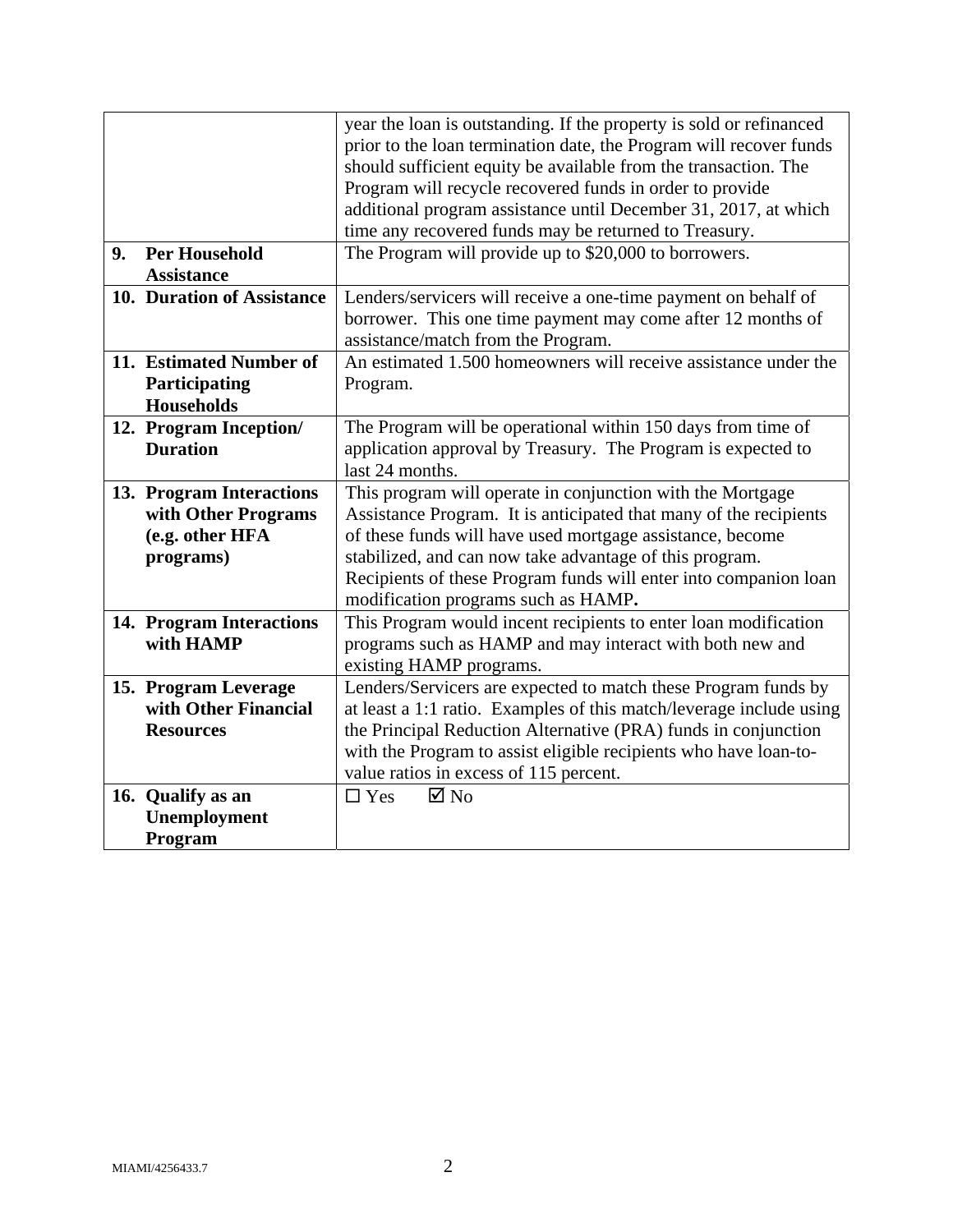# **Oregon Housing and Community Services Transition Assistance Program Summary Guidelines**

| 1.<br>2. | <b>Program Overview</b><br><b>Program Goals</b>                                       | The Transitional Assistance Program will assist homeowners for<br>whom foreclosure would otherwise be inevitable. This Program<br>will serve as an alternative exit point for recipients of the<br>Mortgage Payment Subsidy Program who do not regain<br>employment or recover from financial distress to the extent that<br>they would benefit from loan preservation assistance. This<br>Program will work in conjunction with servicer/lender short sale<br>and deed-in-lieu of foreclosure programs to help homeowners<br>transition to affordable housing expediently.<br>To provide funds to financially distressed homeowners so they |
|----------|---------------------------------------------------------------------------------------|----------------------------------------------------------------------------------------------------------------------------------------------------------------------------------------------------------------------------------------------------------------------------------------------------------------------------------------------------------------------------------------------------------------------------------------------------------------------------------------------------------------------------------------------------------------------------------------------------------------------------------------------|
|          |                                                                                       | may be able to find affordable housing. Additionally, funds will<br>serve as an incentive to maintain the home's condition prior to<br>turning it over to a lender/servicer.                                                                                                                                                                                                                                                                                                                                                                                                                                                                 |
| 3.       | <b>Target Population/</b><br><b>Areas</b>                                             | The Program will be available in all counties of Oregon for<br>households with incomes equal to or less than 120 percent of state<br>median income. The substantial majority of funding (80 percent)<br>will be provided to those counties identified as hardest hit (20).                                                                                                                                                                                                                                                                                                                                                                   |
| 4.       | <b>Program Allocation</b><br>(Excluding<br><b>Administrative</b><br><b>Expenses</b> ) | \$4,000,000.00                                                                                                                                                                                                                                                                                                                                                                                                                                                                                                                                                                                                                               |
| 5.       | <b>Borrower Eligibility</b><br><b>Criteria</b>                                        | Recently unemployed, underemployed, and or significant<br>and verifiable loss of income.<br>Household income equal to or less than 120 percent of state<br>median income.<br>Homeowner must provide a financial hardship affidavit.                                                                                                                                                                                                                                                                                                                                                                                                          |
| 6.       | Property/Loan<br><b>Eligibility Criteria</b>                                          | Properties receiving resources must be owner occupied.<br>Must be a single family home located in Oregon.                                                                                                                                                                                                                                                                                                                                                                                                                                                                                                                                    |
| 7.       | <b>Program Exclusions</b>                                                             | Owners of second homes or investment properties.                                                                                                                                                                                                                                                                                                                                                                                                                                                                                                                                                                                             |
| 8.       | <b>Structure of</b><br><b>Assistance</b>                                              | This Program will not be structured as a loan.                                                                                                                                                                                                                                                                                                                                                                                                                                                                                                                                                                                               |
| 9.       | <b>Per Household</b><br><b>Assistance</b>                                             | Maximum recipient eligibility is \$3,000.                                                                                                                                                                                                                                                                                                                                                                                                                                                                                                                                                                                                    |
|          | 10. Duration of Assistance                                                            | Recipients will receive a single payment.                                                                                                                                                                                                                                                                                                                                                                                                                                                                                                                                                                                                    |
|          | 11. Estimated Number of                                                               | An estimated 1,300 homeowners will receive assistance under the                                                                                                                                                                                                                                                                                                                                                                                                                                                                                                                                                                              |
|          | Participating<br><b>Households</b>                                                    | Program.                                                                                                                                                                                                                                                                                                                                                                                                                                                                                                                                                                                                                                     |